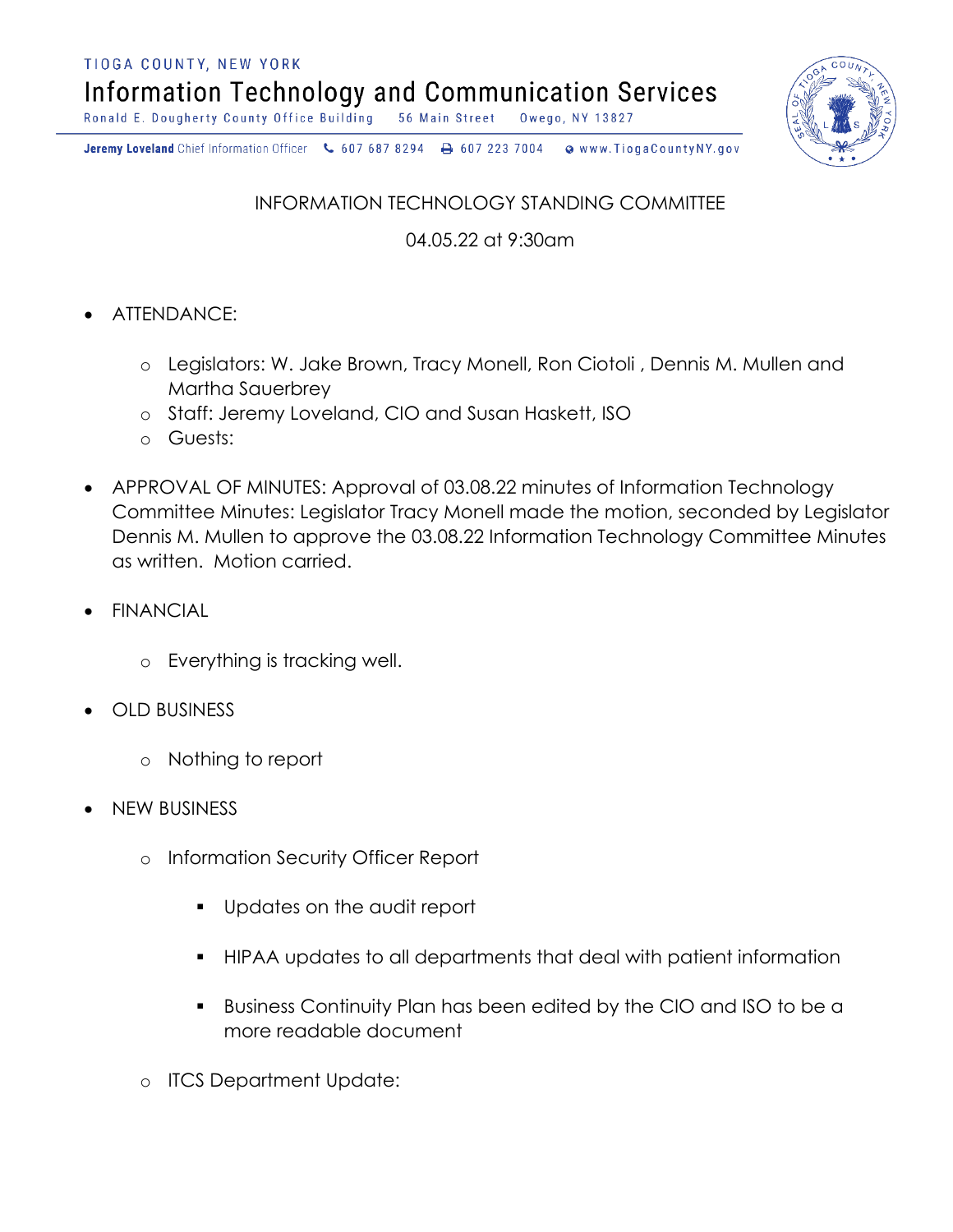- 56 Main Security Began reviewing security status of 56 Main Street, beginning with camera coverage and automated building access system. Next will be a site walk through
- Mitel Phone System Upgrade- All legacy phone switches have been replaced with new appliances. (56 Main St., Court Annex, Public Works, HHS and Public Service). No issues reported.
- Shared Services Update:
	- Village of Owego All fiber has been run to locations. Network equipment has been purchased and configured. Two of the locations have been installed. Waiting on Upstate Pole Services to verify fiber path to one location. Phone system hardware is backordered with an ETA of June or July. We will use the switches removed from the County buildings as a temporary solution for the Village.
	- Village of Waverly Working on a security camera solution for the Waverly Parks. This was initially planned and ordered in July 2021, with most of the hardware being on backorder since then. We are recommending an alternate solution, providing additional functionality and easier management.
	- Town of Candor Working with STN to negotiate a path to the Town of Candor using Hafele as fiber vendor.
- § Storage Area Network (SAN) Devices have been shipped. As soon as they arrive, implementation will begin. ITCS staff will partner with Lynx Technologies for this project.
- o Tioga County Strategic Plan Update.
	- All existing goals identified in the Tioga County Strategic Plan for ITCS Department were reviewed with the Committee, providing current status updates.
- PERSONNEL
	- o Nothing to report